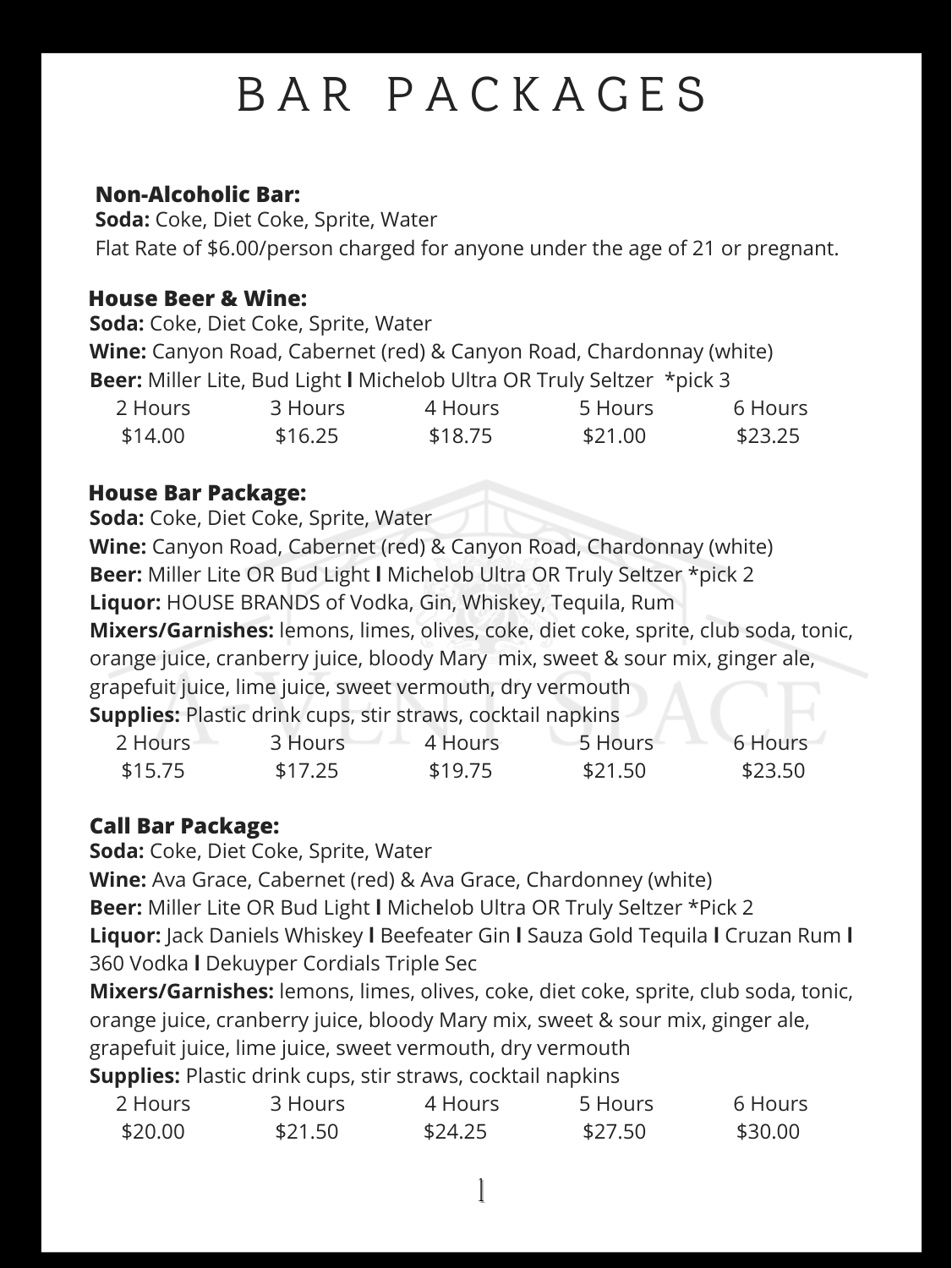# B A R P A C K A G E S

#### **Premium Bar Package:**

**Soda:** Coke, Diet Coke, Sprite, Water **Wine:** Chloe, Cabernet (red) & Chloe, Chardonney (white) **Beer:** Miller Lite OR Bud Light **l** Michelob Ultra, Truly Seltzer \*Pick 3 **Liquor:** Makers Mark Whiskey **l** Tanquerey Gin **l** Patron Tequila **l** Bacardi Rum **l** Tito's Vodka **l** Dekuyper Cordials Triple Sec **Mixers/Garnishes:** lemons, limes, olives, coke, diet coke, sprite, club soda, tonic, orange juice, cranberry juice, bloody Mary mix, sweet & sour mix, ginger ale, grapefuit juice, lime juice, sweet vermouth, dry vermouth **Supplies:** Plastic drink cups, stir straws, cocktail napkins

| 2 Hours | 3 Hours | 4 Hours | 5 Hours | 6 Hours |
|---------|---------|---------|---------|---------|
| \$22.75 | \$24.75 | \$27.50 | \$30.25 | \$33.00 |

#### **Tableside Wine Service:**

A-Vent Space does offer a table side wine service with a fee. Purchase per bottle. For quotes please visit with your ambassador.

#### **Champagne Service:**

A-Vent Space does offer champagne service for toasts, by the glass, or the bottle upon quote. Champagne toasts \$7 per person or \$22 per bottle for House brands. Please visit with your ambassador about premium brands and quotes.

## **Signature Cocktails:**

A-Vent Space does allow you to make a special cocktail for your big day! Signature cocktails start at \$2.50+ per person per hour. Please visit with your ambassador for premium brand options and quotes.

*\*Prices for our bar packages are priced at per person per hour. EXAMPLE: If you picked the House Bar Package for 5 hours and will have 100 guests over the age of 21 and not pregnant then we would do \$21.50 X 100 = \$2,150.00*

*\*Prices of each package is based off the brands of wine, beer, and liquore set. Brands for alcohol can be modified per your liking subject to our supplier availibliity. Pricing may be effected if you modify the brands of alcohol.*